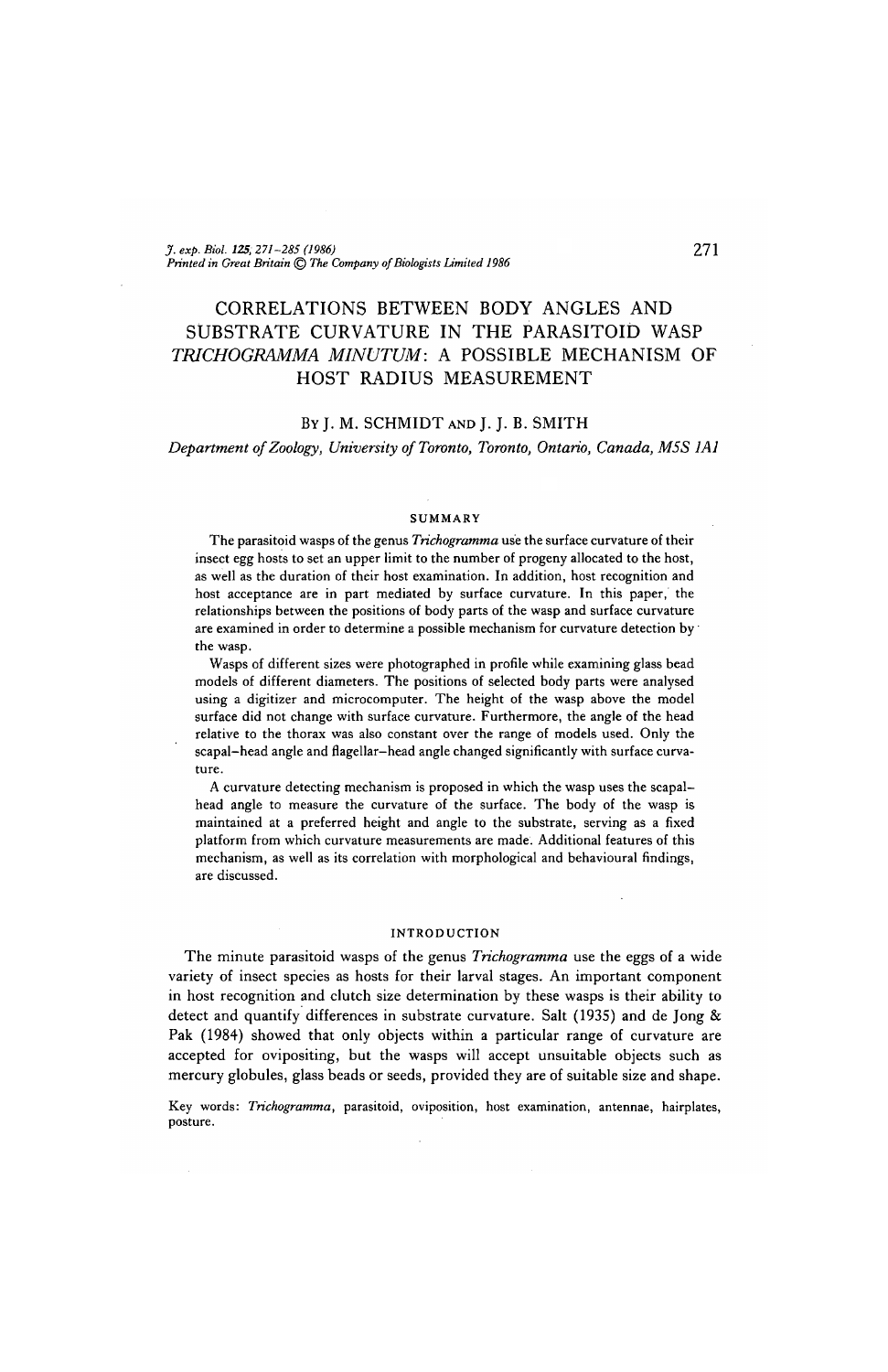## 272 J. M. SCHMIDT AND J. J. B. SMITH

J. M. Schmidt & J. J. B. Smith (in preparation) demonstrated that surface curvature alone is sufficient to elicit host examination and ovipositing behaviour.

The amount of time taken by the wasps to examine the host surface also depends upon the radius of the host (Klomp & Teerink, 1962; Schmidt & Smith, 1985 $a,b$ , and in preparation). This time dependence is unaffected by the extent to which the surface area of the host is exposed above the substrate, and is the constant for hosts and glass bead models of the same diameter (Schmidt & Smith, 1985a,*b,* and in preparation).

*Trichogramma* are gregarious parasitoids, and the female deposits a variable number of eggs into each host depending upon several factors, including host size, shape, distribution and chemical content (Klomp & Teerink, 1962, 1967; Marston & Ertle, 1969; Nettles *et al.* 1982, 1985; Schmidt & Smith, 1985a,6). The adjustment of clutch size to host volume results in improved reproductive success for the ovipositing female by reducing the deleterious effects of larval competition for limited host nutrient (Klomp & Teerink, 1967; Charnov & Skinner, 1985). Both curvature and the length of the wasp's initial transit over the surface of the host are used by the wasp to determine clutch size (Schmidt & Smith, 1985a, and in preparation). In the absence of other cues, host curvature sets an upper limit to the number of progeny allocated to the host.

In this paper, correlations between body angles and substrate curvature are examined to determine the possible mechanisms' of host curvature measurement by *Trichogramma.*

#### MATERIALS AND METHODS

#### *Culture of* Trichogramma minutum

*Trichogramma minutum* Riley (Hymenoptera: Chalcidoidea: Trichogrammatidae) was cultured as described by Schmidt & Smith (1985a). Hosts used for rearing were frozen (killed) eggs of the tobacco hornworm, *Manduca sexta* (L.) (Lepidoptera: Sphingidae), obtained from Carolina Biological Supply Co. (Burlington, NC, USA 27215).

The wasps used in the experiments ranged in body length from  $0.35$  to  $0.85$  mm. These differences are expected phenotypic variations resulting from different numbers of larvae developing in a single host (Flanders, 1935; Salt, 1934; Klomp & Teerink, 1967). Smaller emergents are produced under conditions of larval crowding. Wasps with obvious physical deformities were not used.

#### *Glass bead models*

The glass bead models used in the experiment were spherical, with diameters ranging between  $0.30$  and  $1.5$  mm. The beads were cleaned by washing in acetone, ethanol and distilled water, and mounted individually on 2x2 cm white cardboard squares with a minimal amount of gum arabic. Clear plastic Petri dishes (5 cm diameter) with tightly fitting lids were used as experimental arenas.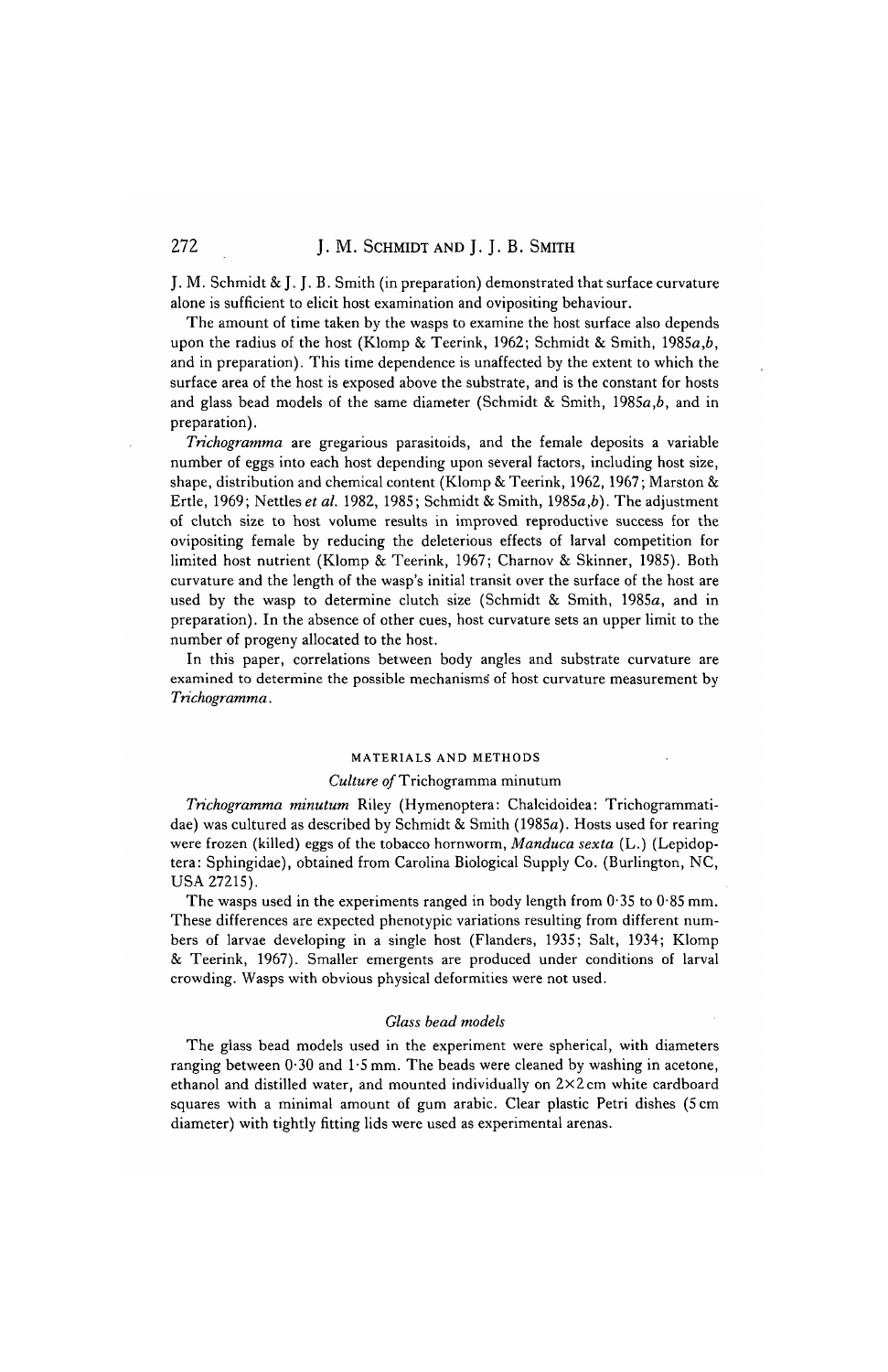#### *Photography*

All photographs were taken on Ektachrome colour slide film (Daylight, ASA 64), with a Nikon F camera attached with an adapter tube to a Bausch & Lomb binocular dissecting microscope. Illumination was provided with an electronic flash unit with a 30 W Xenon flash tube (Carl Zeiss Ukatron UN 60) mounted in a Zeiss microscope lamp housing. The lens of the flash tube was located 9 cm from the specimens at a 45° angle from the substrate. Additional lighting for locating the specimens and focusing was provided by a heat-filtered tungsten lamp. All photographs were taken from directly above the centre of the host.

Wasps of various body lengths were combined with glass bead models of different diameters in order to obtain the greatest possible range of relative substrate curvatures. Each of 320 wasps was photographed once in lateral profile during the examination of a glass bead model. 78 exposures were selected as the final data set, based on the following criteria: (1) the wasp was strictly in lateral profile, with only one antennal base and one lateral ocellus visible and the crest of the scutum clearly outlined; (2) the wasp was completely in focus, including the details of antennal structure and leg position; (3) the antenna on the side of the wasp facing the camera was in contact with the host, with the flagellar portion not bent by compression against the host. In addition, wasps standing on a level substrate were photographed, both from directly above and from the side.

#### *Experimental design and data processing*

Data from the photographs were entered into a microcomputer by means of a digitizer (Summagraphics Bit Pad One). The selected slides were projected onto the digitizer and the data points entered manually using a stylus. Eight points were entered for each wasp (Fig. 1). These were used to calculate head length, body length, height of the wasp above the surface, and the angles between the various body parts of the wasp and their relationship to the host surface. Three points on the circumference of the model were entered, from which the radius and the coordinates of the centre of the model were determined. All linear measurements, including the diameters of the models used, were calculated in terms of head length *(DE)* of the wasp used with that host. Accordingly, the relative radii of the models ranged from 0-75 to 5-0 head units. In addition, the distance between the pronotum of the wasp and the model centre *(FO),* the height of the crest of the pronotum above the substrate  $(FO-R)$ , and the height of the pronotum above the mesothoracic tarsus *(FT)* were determined. Three angles were calculated for each wasp: the flagellarscapal angle *(ABC),* the scapal-head angle *(BCD)* and the neck angle *(CFG)* (Fig. 1). All processing was done using a Corona Model PC-HD microcomputer using programs written in the STSC-APL PLUS language.

The proportional lengths of body parts of the wasps were analysed in order to determine if the size relationships between parts change over the range of wasp sizes used. The flagellar segments and scape of the antennae were measured, as well as head length and the distance between the pronotal crest and the abdominal tip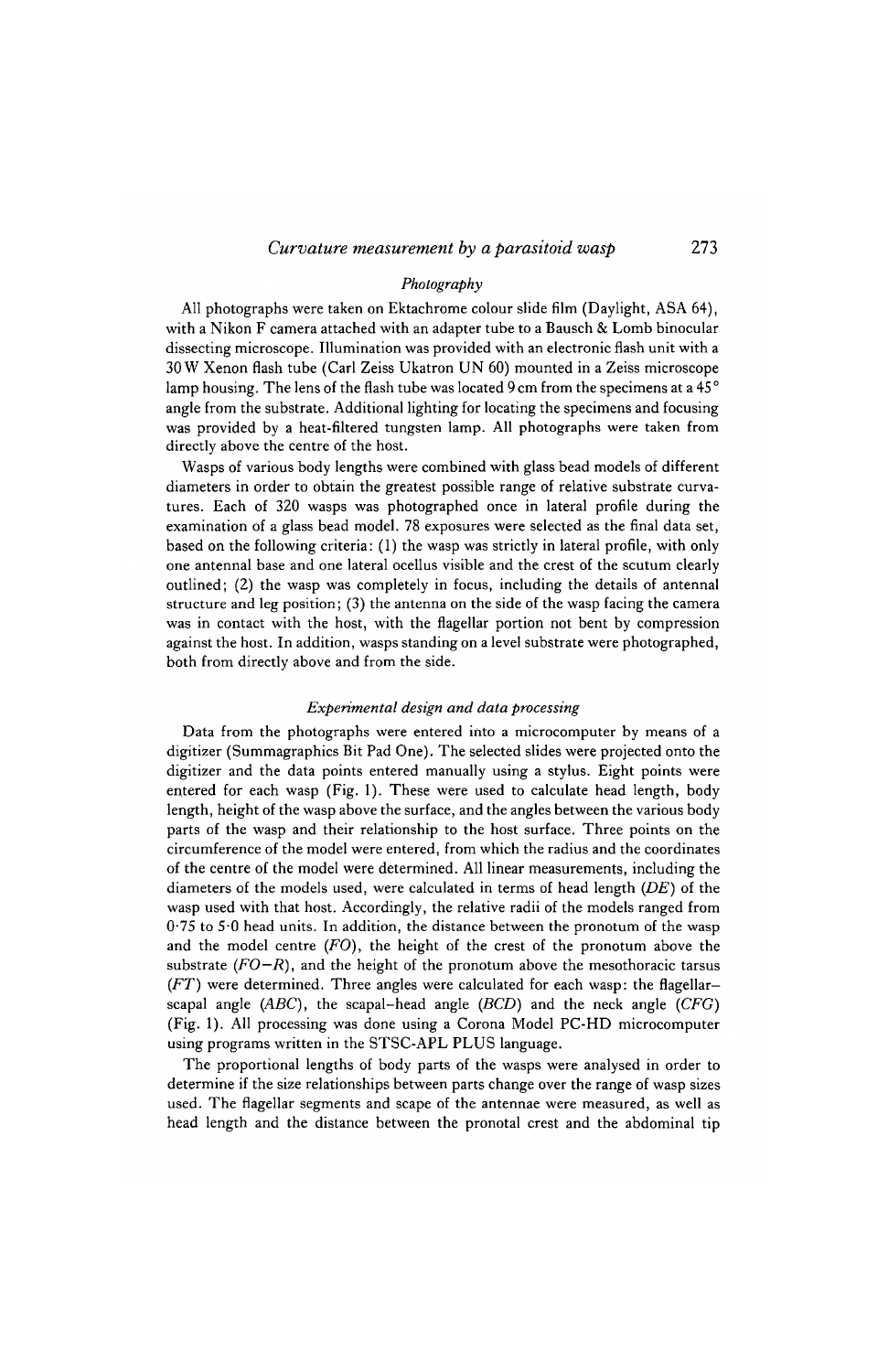

Fig. 1. Profile view of female *Trichogramma* on a glass bead showing points used to determine relative positions of body parts. The diameter of the glass bead shown is at the lower limit for acceptance by the wasp. *R* (model radius); *A* (flagellar tip) most distal and anterior point on the terminal flagellar segment (funicle); *B* (flagellar-scapal joint) articulation of the antennal pedicel and scape, most dorsal point; C (scapal-head joint) articulation of the proximal section of the scape (rondule) with the head, most ventral point; *D* (medial ocellus) most dorsal point of the head capsule; *E* (mouthparts) ventralmost tip of mandibles; *F* (pronotum) crest of the pronotum, most dorsal and anterior point of pronotal sclerite;  $\ddot{G}$  (abdominal tip) dorsal surface of ninth abdominal segment, indicated by long terminal hairs; *T* (tarsus) tarsal claws (darkly pigmented) of mesothoracic leg; *O* (origin) calculated coordinates of the centre of the model; *AB* (flagellar length) length of the five distal antennal segments; *BC* (scapal length) length of the proximal antennal segment; *DE* (head length) distance between medial ocellus and mouthparts in profile; *FG* (abdominal length) distance between crest of the pronotum<br>and abdominal tip; *FT* (height above tarsus) distance between tarsal tip and crest of pronotum; *FO—R* (height above substrate) distance between pronotal crest and model substrate; *ABC* (flagellar-scapal angle) angle changes with extension/retraction of flagellar segments; *BCD* (scapal-head angle) angle changes with depression/elevation of scape; *CFG* (cervical angle) angle changes with depression/elevation of head.

|  |  | Table 1. Measured lengths of body parts |  |  |  |  |  |  |
|--|--|-----------------------------------------|--|--|--|--|--|--|
|--|--|-----------------------------------------|--|--|--|--|--|--|

| Part            | Relative length<br>in head units | Measured length for<br>wasps with body length<br>$0.6 - 0.7$ mm (mm) |  |  |
|-----------------|----------------------------------|----------------------------------------------------------------------|--|--|
| Flagellum       | $0.88 \pm 0.08$                  | $0.20 \pm 0.02$                                                      |  |  |
| Scape           | $0.58 \pm 0.07$                  | $0.13 \pm 0.02$                                                      |  |  |
| Abdomen         | $2.41 \pm 0.36$                  | $0.54 \pm 0.08$                                                      |  |  |
| Head length     | $1-0$                            | 0.22                                                                 |  |  |
| Pronotal height | $1.36 \pm 0.10$                  | $0.30 \pm 0.02$                                                      |  |  |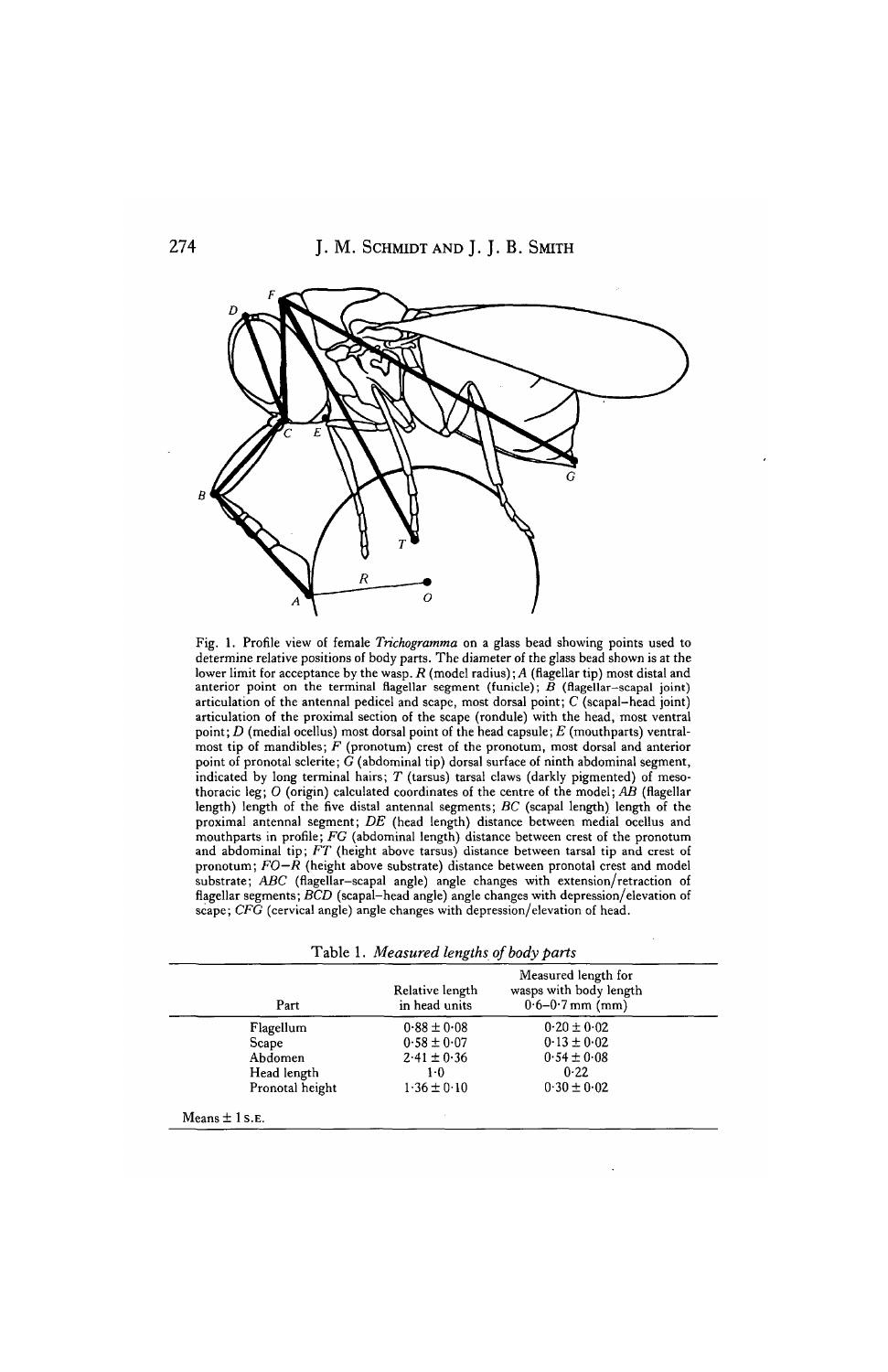

Fig. 2. Head length plotted against body length. Linear correlation coefficient: +0-896  $(N = 78)$ . Equation of linear regression  $DE = 0.415FG$  (mm), where  $DE =$  head length and *FG =* abdominal length. Line of regression passes through the origin.

(Fig. 1). By comparing the correlation between two perpendicular measures (head and abdominal length) with the correlation found between nearly parallel measures (head and flagellar length), the possible distortion due to deviation from a completely lateral profile was evaluated. The leg span, height of the pronotum and antennal angles were also measured from the photographs of wasps standing on a level substrate. In addition, the lengths of the head and the antennal segments were measured directly from anaesthetized specimens using a binocular microscope and ocular micrometer (Table 1).

## RESULTS AND DISCUSSION

## *Allometry of body parts*

Over the range of wasp sizes used in this experiment, linear proportional relationships were found between scapal length and head length  $(r= +0.867, N = 78)$ , between flagellar length and head length  $(r = +0.752)$ , and between head length and abdominal length  $(r = +0.898)$  (Fig. 2). For all three correlations, the power (log-log) regressions showed linear relationships over the range of wasp sizes used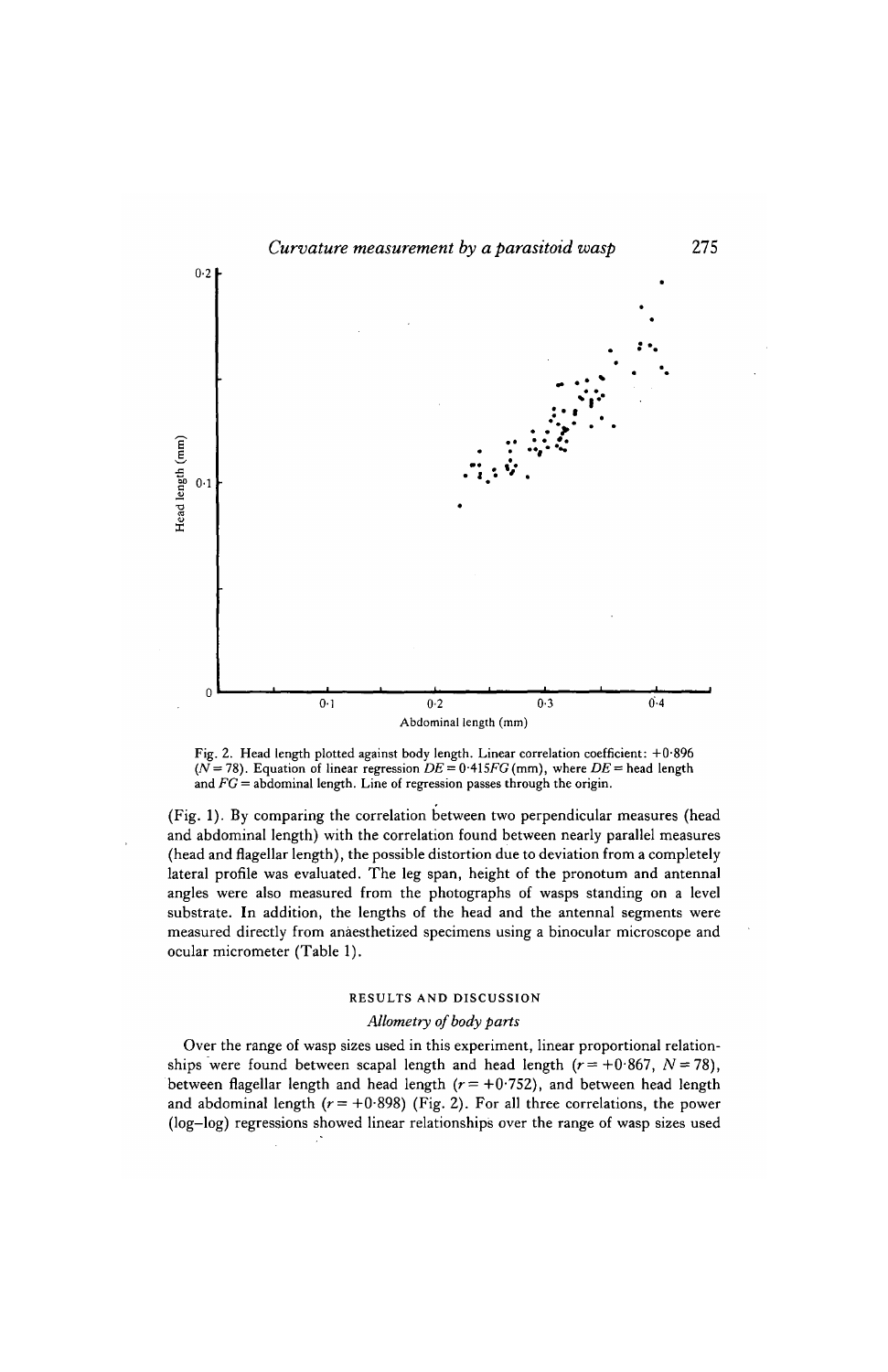(exponent of regression between  $0.96$  and  $1.01$ ). Thus, the correlations measured between body angles and surface curvature are not significantly confounded by changes in the relative proportions of body parts, despite differences in body length between wasps. Since the relative proportions of the wasps do not differ significantly, the radii of the models can be compared to changes in body angle and height in terms of head length units. Since the correlations of scapal or flagellar length with head length did not differ significantly from the correlation found between head length and abdominal length, any deviations of the wasps' positions from exact lateral profiles were presumed to be not sufficient to introduce a significant bias in the angle measurements.

#### *Body posture*

No significant change was found in the height of the pronotum above the glass bead surface  $(FO-R)$   $(1.4 \pm 0.1 \text{ mm})$  over the range of bead radii  $(r=+0.036)$ . The relationship between the distance of the pronotum from the centre of the bead (FO) and bead radius (R) was strictly linear  $(r = +0.994)$  (Fig. 3). In addition, no significant correlation was found between the height of the pronotum above the mesothoracic pretarsus and the radius of the bead ( $r = +0.11$ ). These results indicate that the wasp keeps its body at a preferred height above the host surface.

From these data, it is not evident how the wasp controls its height above the substrate, or to what degree the wasp must actively adjust its position relative to the host. For example, the wasp could change the span between contralateral legs in order to raise or lower its body. To investigate the basis of the wasp's constant height above the substrate, the change in the height of the wasp above the centre of the glass bead with changing surface curvature was modelled (Fig. 4A). If the leg span remains constant, then the distance between the pronotum and the bead centre is given by:

$$
FO = H + \sqrt{R^2 - \frac{w^2}{4}},
$$
 (1)

where *FO =* distance between pronotum and bead centre, *H =* standing height of pronotum above the substrate,  $R =$  host radius and  $w =$  span between contralateral mesothoracic tarsi (Fig. 4A).

Using observed values for the height of the pronotum when the wasp is standing on a flat surface  $(1.4 \pm 0.1$  head units) and the span of the mesothoracic legs perpendicular to the long axis of the wasp  $(1.6 \pm 0.1$  head units) (Table 1), the pronotal-bead centre distance can be calculated and plotted against the observed data for wasps on models of differing relative radius (Fig. 3). From these, it is apparent that over most of the range of host radii the calculated values correspond closely with the observed data. This suggests that the wasps do not need actively to adjust either leg span or body height above the pretarsi in order to maintain the preferred height above the substrate. Only when host diameter is relatively small, close to the leg span distance itself, is there an apparent departure from the predicted line (Fig. 3), indicating some adjustment of wasp height to maintain the distance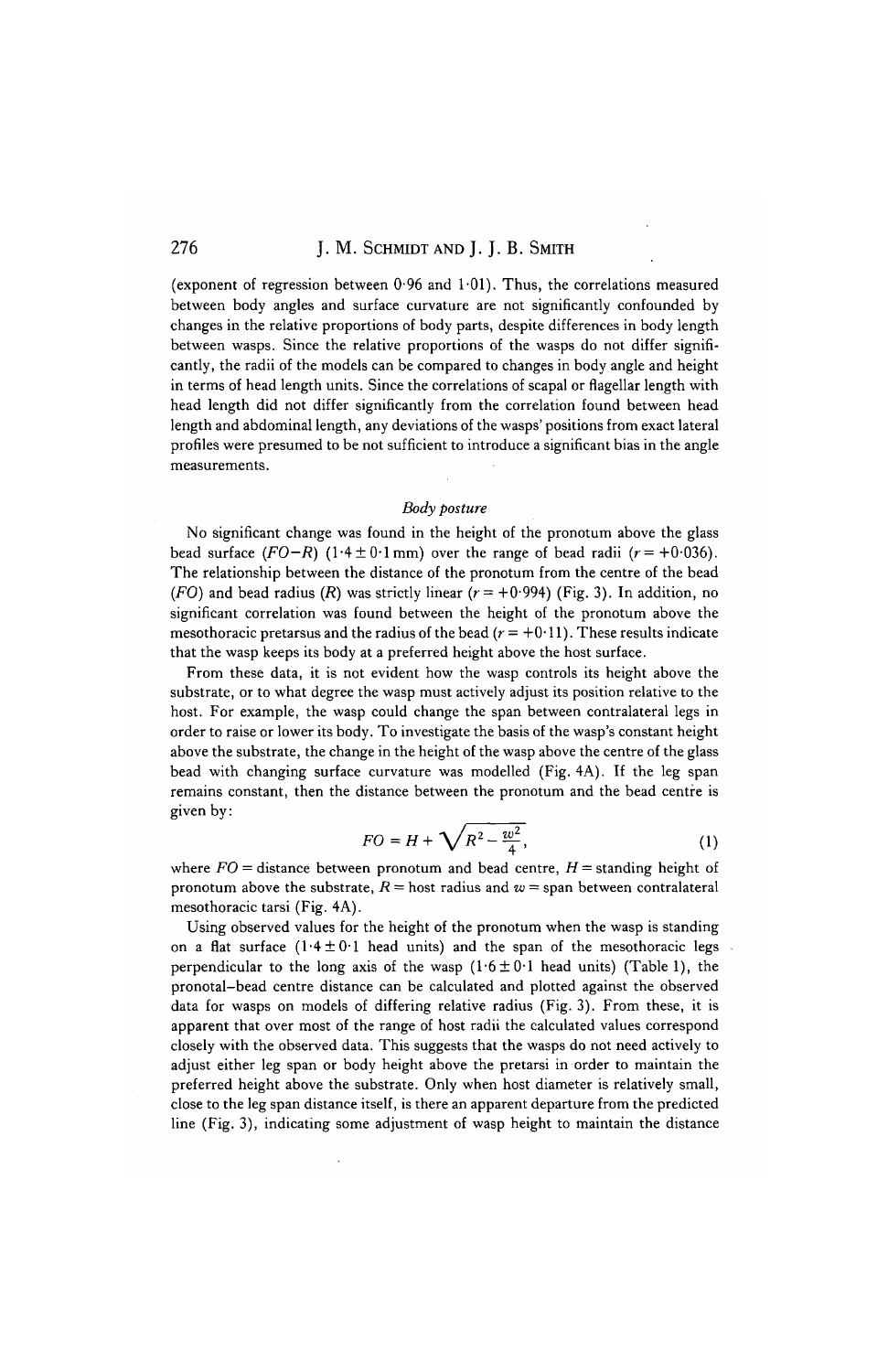between the wasp and the surface. This adjustment probably results from a reduction of leg span in order to maintain contact with the host surface. However, the change in leg position must be very small, since no significant change in the height of the pronotum above the mesothoracic pretarsi was observed. The maintenance of the body at a preferred distance from the substrate has been shown for other insects (Cruse, 1976; Kemmerling & Varju, 1982), in which the placement and relative position of the tarsi on the substrate depends upon contact of the tarsi with a supporting surface (Cruse, 1979).

Clearly, for very small hosts the adjustment of leg position to maintain body height could provide the wasps with some measure of host curvature. However, it would not appear to provide significant measures over the range of host sizes accepted by the wasp (radius  $>$  leg span).

An important factor in considering the possible role for the legs in the detection of curvature is the walking mechanism of the wasp. Like most other insects, including



Fig. 3. Height of pronotum above the centre of glass bead plotted against relative bead radius. Linear correlation coefficient: +0"996 *(N=78).* Equation of linear regression;  $FO = 1.00R + 1.35$  head lengths, where  $FO =$  height of pronotum above centre and  $R$  = relative bead radius. Y-intercept = 1.35 head lengths. Broken line: plot of the function (see text):

$$
FO = H + \sqrt{R^2 - \frac{w^2}{4}}.
$$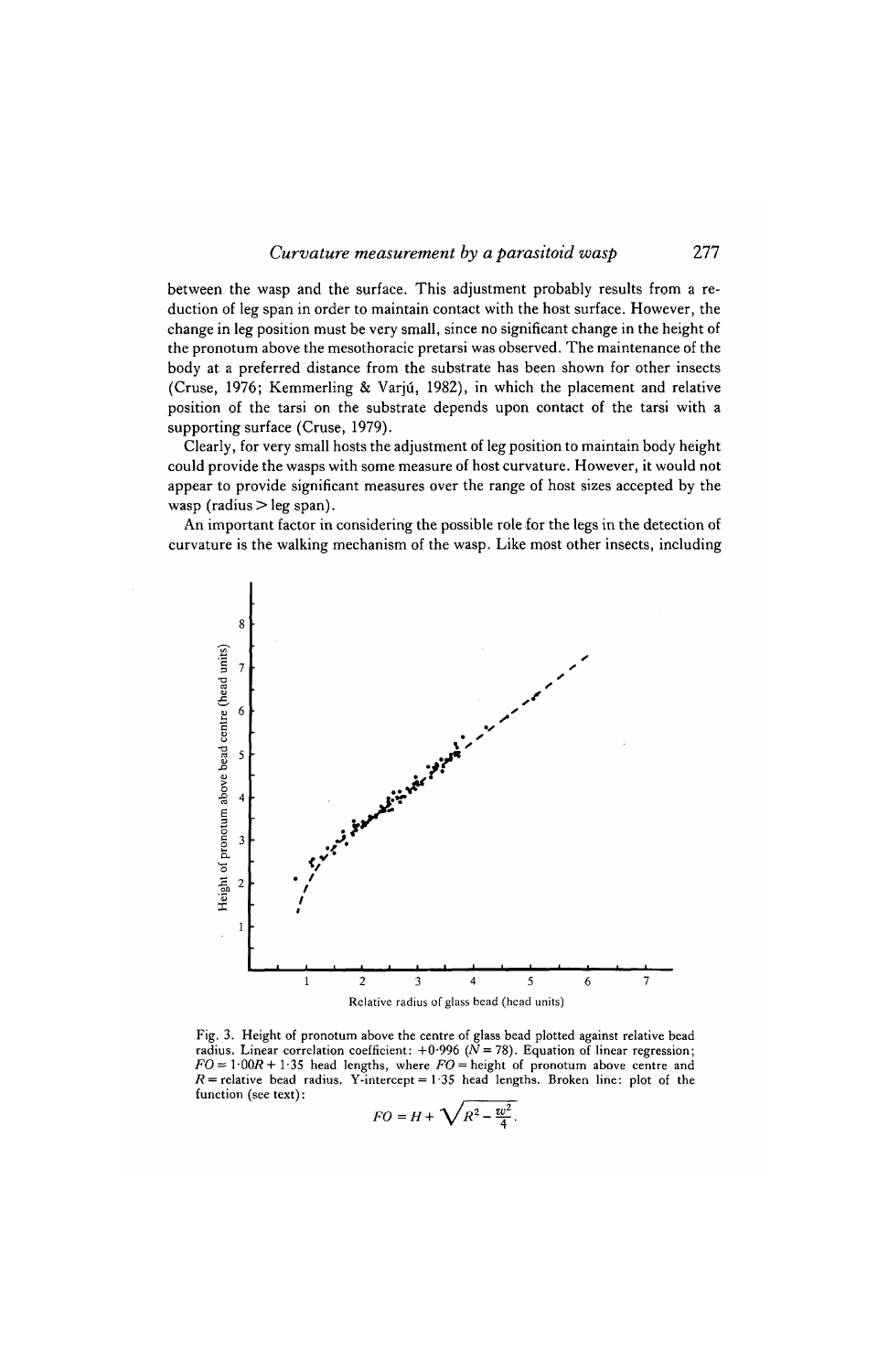## 278 **J. M. SCHMIDT AND J. J. B. SMITH**



Fig. 4. Diagrammatic view showing relationships between body parts. Lettering as in Fig. 1. (A) Height of pronotum above glass bead centre *(FO)* as a function of radius *(R),* leg span (w) and standing height *(H).* (B) Scapal-head angle (W) as a function of scapal length *(b),* height of scapal base above substrate *(h),* flagellar-scapal angle *(V),* flagellar length (a) and radius *(R).*

*Apis mellifera* (Zolotov, Frantsevich & Falk, 1975; Delcomyn, 1985), *Trichogramma* appears to use the alternating triangle gait, at least when travelling in a straight path. In this case, during most of the walking cycle, only three legs are in contact with the substrate simultaneously (Delcomyn, 1981). A proportionately shorter time is spent with all six legs on the ground, a transitory period as the legs rapidly change position relative to each other and the body of the wasp. When only three legs contact the host, only two legs are ipsilateral. The three points at which the legs contact the surface thus describe a regular triangle on a plane which transects the surface of the host object, and can be circumscribed by a circle, which in the case of spherical hosts forms the perimeter of the transection. Clearly, the circle defined by the three contact points can be fitted to any arbitrary spherical surface of greater radius than that of the circle, independently of the radius of the sphere. Thus, contacting the substrate at only three points cannot provide the wasp with any information about the curvature of a spherical or near-spherical host, unless the points lie on the same line.

During the short period in which all legs contact the surface of the host, some relationships of relative position do arise between the legs and the body of the wasp which are dependent upon surface curvature. However, these relationships change rapidly during this period because of the forward movement of the wasp's body. Furthermore, it is unlikely that the wasp can use relative leg position to detect differences in curvature because of the small distances between the wasp's legs. For ipsilateral legs, the distance between the mesothoracic pretarsus and the pro- or metapretarsus is only 0-75-0-85 head units. For such small distances there is little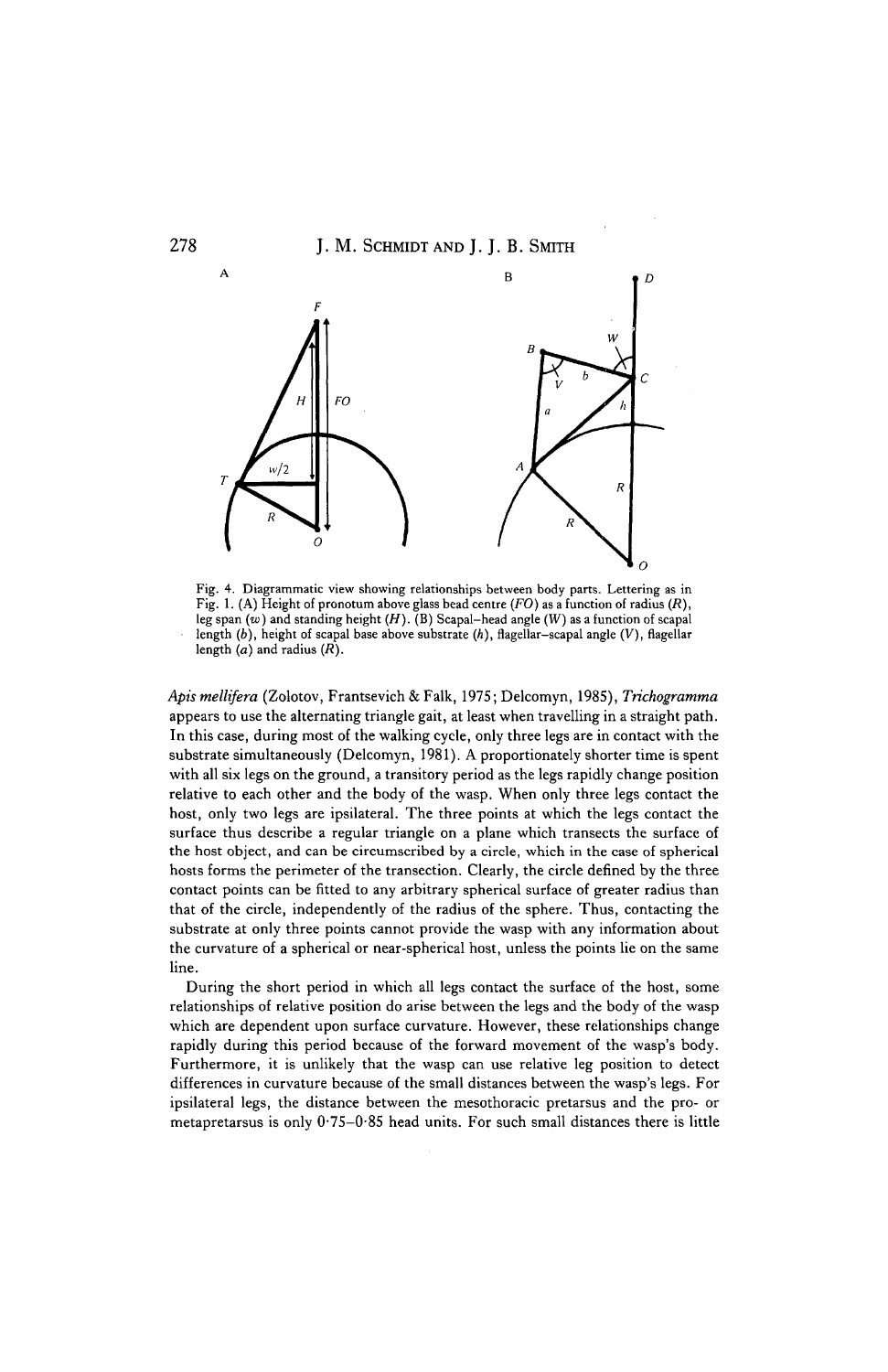proportional change  $\langle 5\% \rangle$  in the height of the mesothoracic pretarsus relative to the pro- and metathoracic pretarsi for most of the range of host radii tested. A larger change in leg position is required to maintain body height only when the host radius is near or below one head unit. Since such hosts are too small for larval development (Salt, 1935), this change of relative leg position could serve as a cue for host rejection, but would not provide a useful measure of size for larger hosts.

The alternate triangle gait is well suited to maintaining the body of the wasp at a fixed height and angle above the substrate. Furthermore, by keeping the span between contra- and ipsilateral legs relatively small, the wasps reduce the amount of change in height above the substrate without actively adjusting their posture. This suggests that the effect of the legs may be to maintain the body as a platform at fixed height and attitude with respect to the surface. Using the antennae, and possibly the angle between the body and the head, the wasp could measure the slope of the surface away from the centre of this platform to estimate curvature. To explore this possibility, changes in the neck and antennal angle with surface curvature were determined.

#### *Correlation of model radius with body angles*

Of the three body angles measured, only neck angle (Fig. 1) showed no significant correlation with model radius ( $r = +0.09$ ). The neck angle is fixed at between 70<sup>°</sup> and 80°, maintaining the head at a constant angle and height relative to the legs and thorax. The same angle was observed on wasps walking or standing on a level substrate. During oviposition, the head is raised further from the substrate and retracted against the thorax so the neck angle is decreased to 60-65°.

In contrast, both the flagellar-scapal angle and the scapal-head angle (Figs 5, 6) change significantly as model radius is varied. The greatest linear correlation coefficient was found for the scapal-head angle  $(r = -0.81)$ , the angle decreasing as radius is increased (Fig. 5). The relationship is non-linear and concave, the magnitude of the slope decreasing with increasing radius. The scapal-head angle ranges between 135° and 70° over a range of model radii from 0-75 to 5'0 head units.

The linear correlation coefficient between the flagellar-scapal angle and model radius was also significant and negative  $(r = -0.57)$  (Fig. 6). The flagellar-scapal angle ranges between 100° and 70°, decreasing with greater model radius. Flagellarscapal angle and scapal-head angle with host radius also correlate significantly with each other  $(r = +0.83)$ ; the relationship is linear and has a positive slope (Fig. 7).

These observations suggest that *Trichogramma* could use the scapal-head angle to measure surface curvature. By maintaining its body at a fixed height and attitude with respect to the substrate, and the head at a fixed angle to the body, the wasp can. determine the tangential slope of the substrate using its extended antennae. This method clearly has the advantage of utilizing the greatest linear span available to the wasp. The changes in scapal-head angle (Fig. 5) could also provide information about surface curvature over a wide range of host sizes. Since the relationship is concave, the sensitivity of the measure apparently decreases for comparatively large hosts. However, it is unlikely that the wasps require an as accurate measure of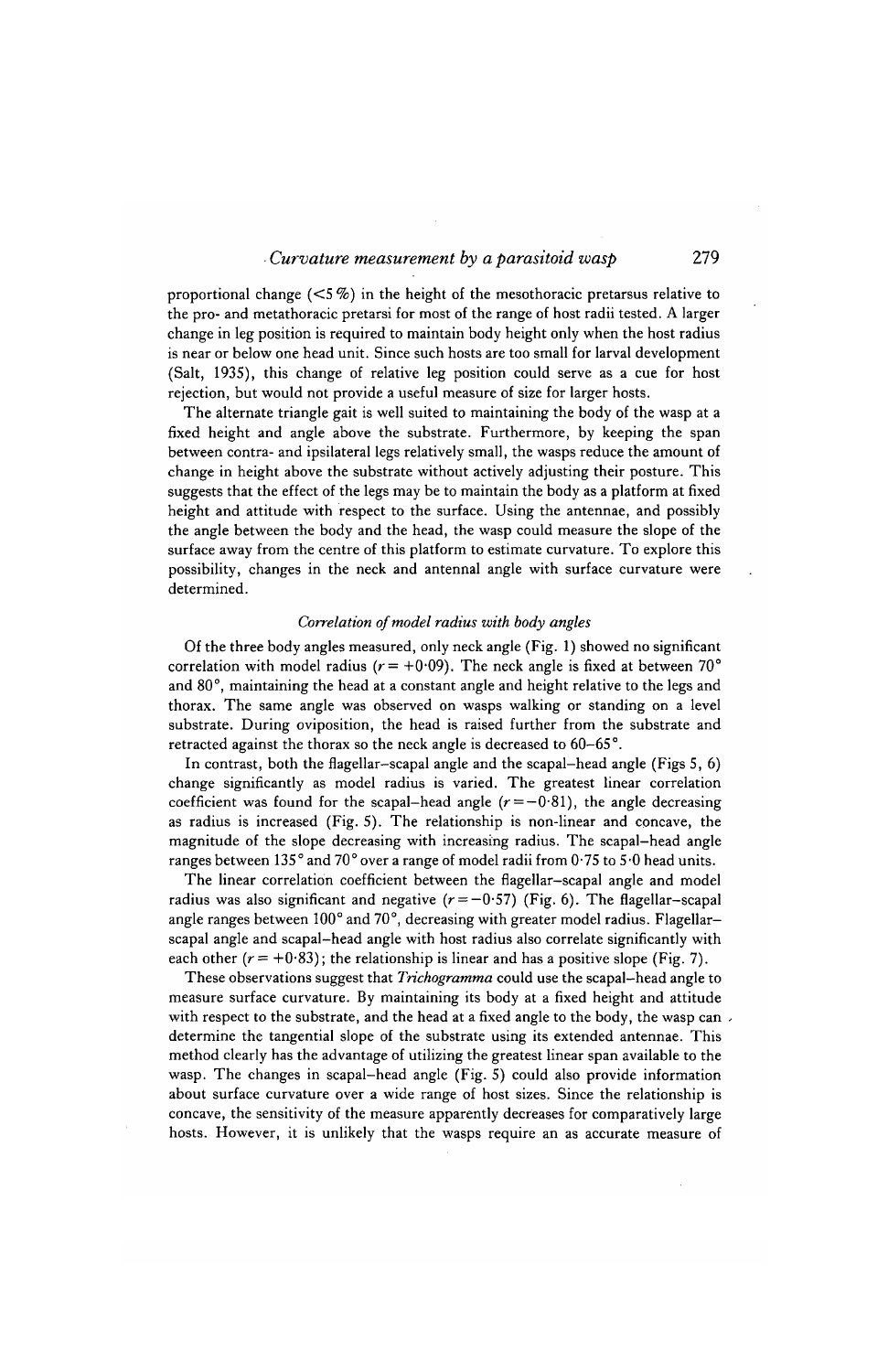

Fig. 5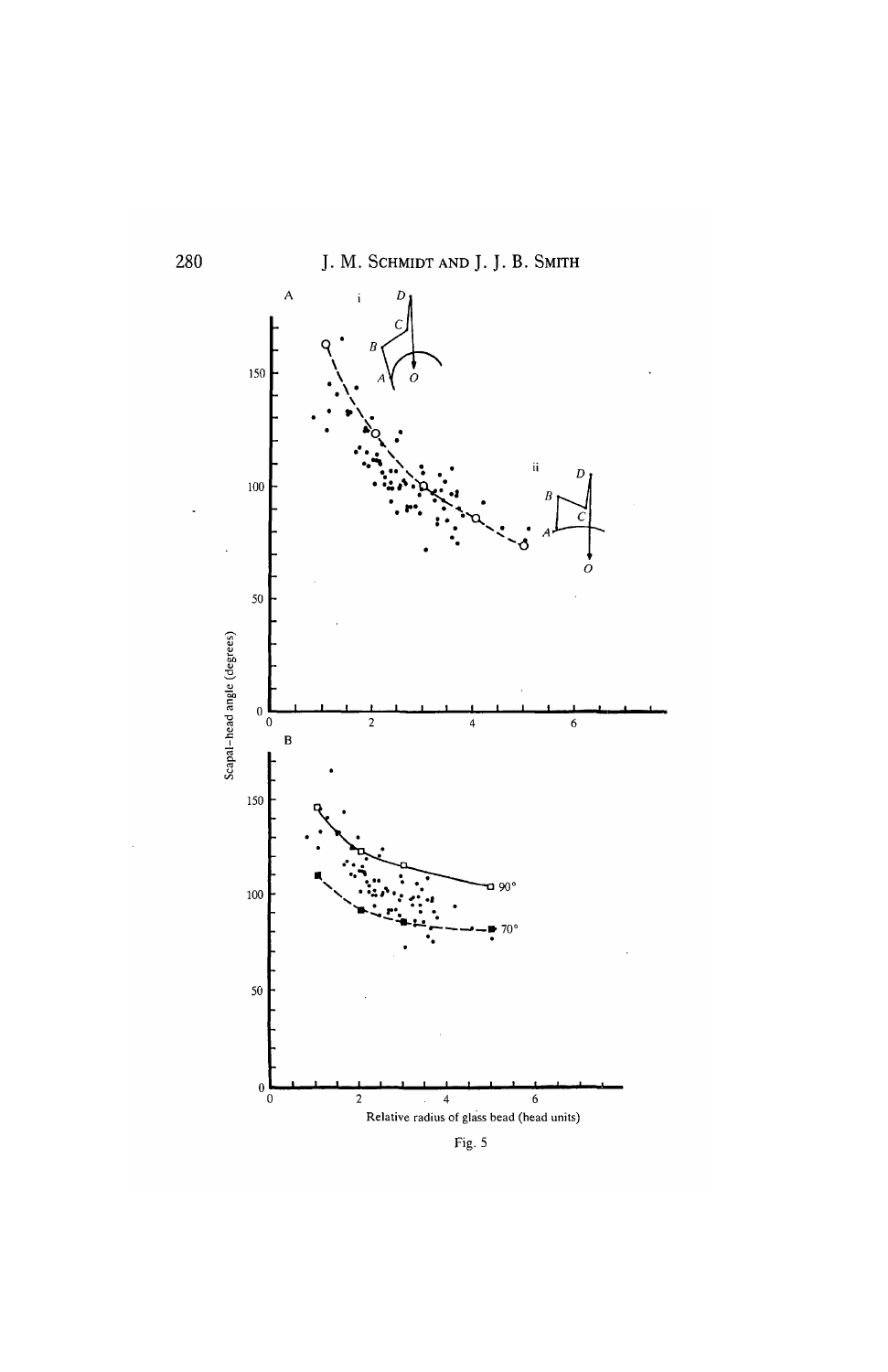

Fig. 6. Flagellar—scapal angle plotted against relative bead radius. Linear correlation coefficient:  $-0.57$  ( $N = 78$ ). Equation of linear regression,  $V = 108-9.6R$ , where  $V =$ flagellar-scapal angle and  $\overrightarrow{R}$  = relative bead radius.

curvature for large hosts (radius $>2.5$  head units), since small variations in the number of progeny ajlocated to larger hosts will be less detrimental than for small hosts (Klomp & Teerink, 1967). Very large objects (radius > 6 head units) are rarely accepted as hosts (Salt, 1935; de Jong & Pak, 1984), probably because the wasp cannot distinguish the host object from the substrate on the basis of such small curvatures and scapal angles.

In order to contact the substrate it is only necessary for the scapal-head angle to change. However, a significant change in fiagellar—head angle was also found for different surface curvatures. The linear correlation between scapal-head angle and flagellar—scapal angle (Fig. 7) suggests that the flagellar—scapal angle may be regulated by a reflex response to the scapal-head angle, or that both are adjusted by a common motor mechanism, resulting in a greater extension of the antennae the further they need to be lowered to the surface. This coupling of the flagellar-scapal

Fig. 5. Scapal-head angle plotted against relative bead radius. Linear correlation coefficient:  $-\dot{0}81$  ( $N = 78$ ). (A) Comparison of observed scapal-head angles with values obtained for model in which flagellar-scapal angle changes with scapal—head angle (open circles) (see text for details). Inset diagrams show angles formed between antennal segments and head for (i) small radius models and (ii) large radius models, both with respect to the fixed head-model centre axis *DO.* Abbreviations as in Fig. 1. (B) Comparison of observed scapal-head angles with values obtained for models in which flagellar-scapal angle is fixed at 70° (solid squares) and 90° (open squares) (see text for details).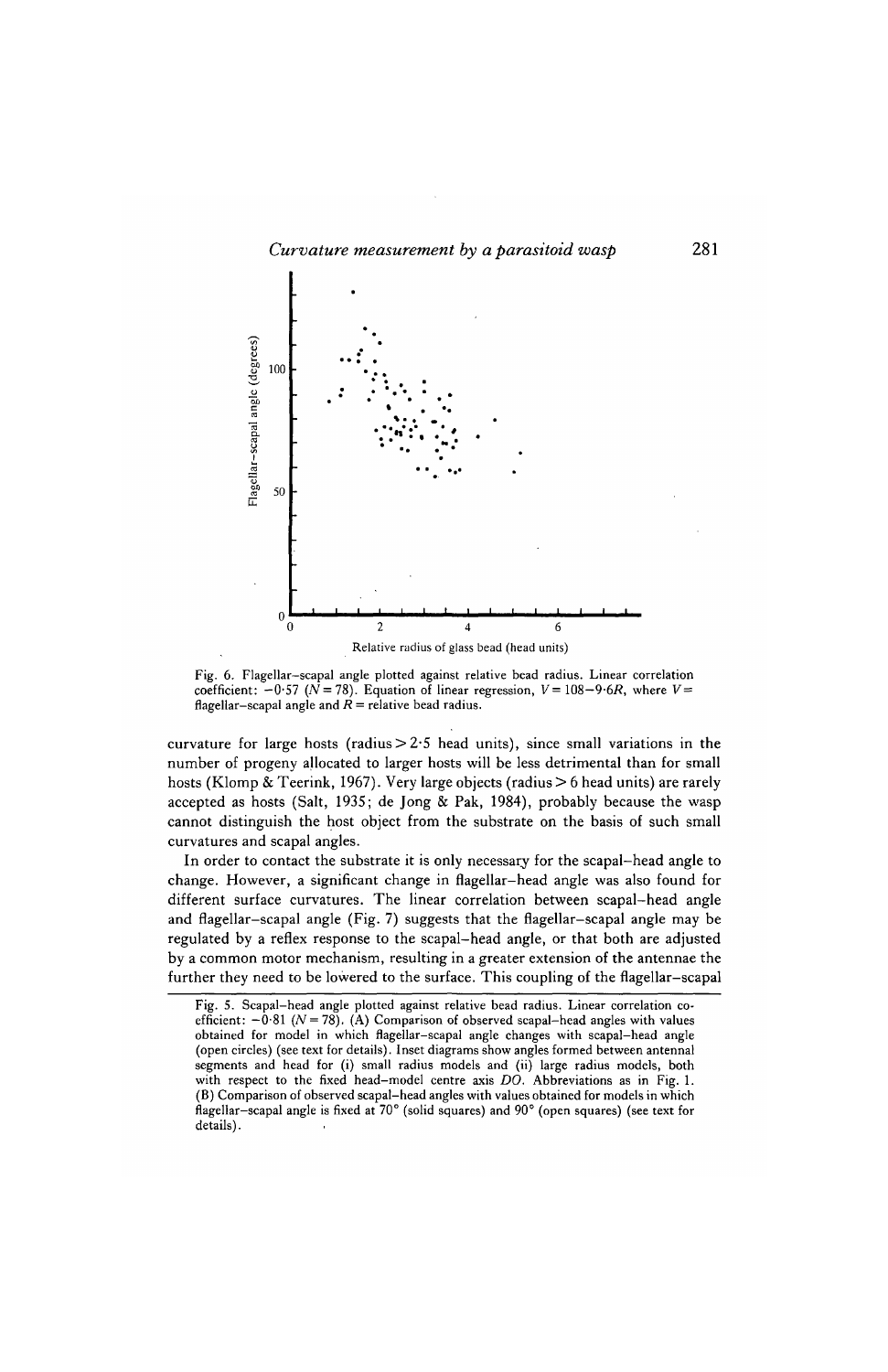

Fig. 7. Flagellar-scapal angle plotted against scapal-head angle. Linear correlation coefficient:  $+0.83$  ( $N = 78$ ).

angle to changes in the scapal-head angle is of particular significance for the function of the antennae as surface curvature detectors. By increasing the antennal extension as they are lowered, the rate of change in the scapal-head angle with respect to radius is also increased for more highly curved surfaces. As a result, the wasp is able to make a more sensitive measure of surface curvature. This effect can be shown by modelling the changes in both angles for surfaces of different curvatures (Fig. 4B). With the height of the wasp constant, and the relative lengths of the flagellum and scapal sections of the antennae fixed, the change in the scapal-head angle can be estimated by:

$$
W = 180 - \cos^{-1}\left[\frac{L^2 + 2Rh + h^2}{2L(R + h)}\right] - \sin^{-1}\left[\frac{a}{L}\sin V\right],
$$
 (2)

where:

$$
L = \sqrt{(a^2 + b^2 - 2ab\cos V} \tag{3}
$$

and  $W =$  scapal-head angle,  $L =$  antennal extension,  $a =$  flagellar length (AB),  $b =$  scapal length *(BC)*,  $R =$  host or model radius,  $h =$  height of antennal base above substrate and  $V =$  flagellar-scapal angle. If the measured values for flagellar length, scapal length and antennal base height above the substrate (Table 1) are substituted in equations 2 and 3, the effects of changing the flagellar—scapal angle can be analysed. When the flagellar-scapal angle is fixed, the change in the scapal-head angle with host radius is reduced (Fig. 5B). The slope of the relationship is less steep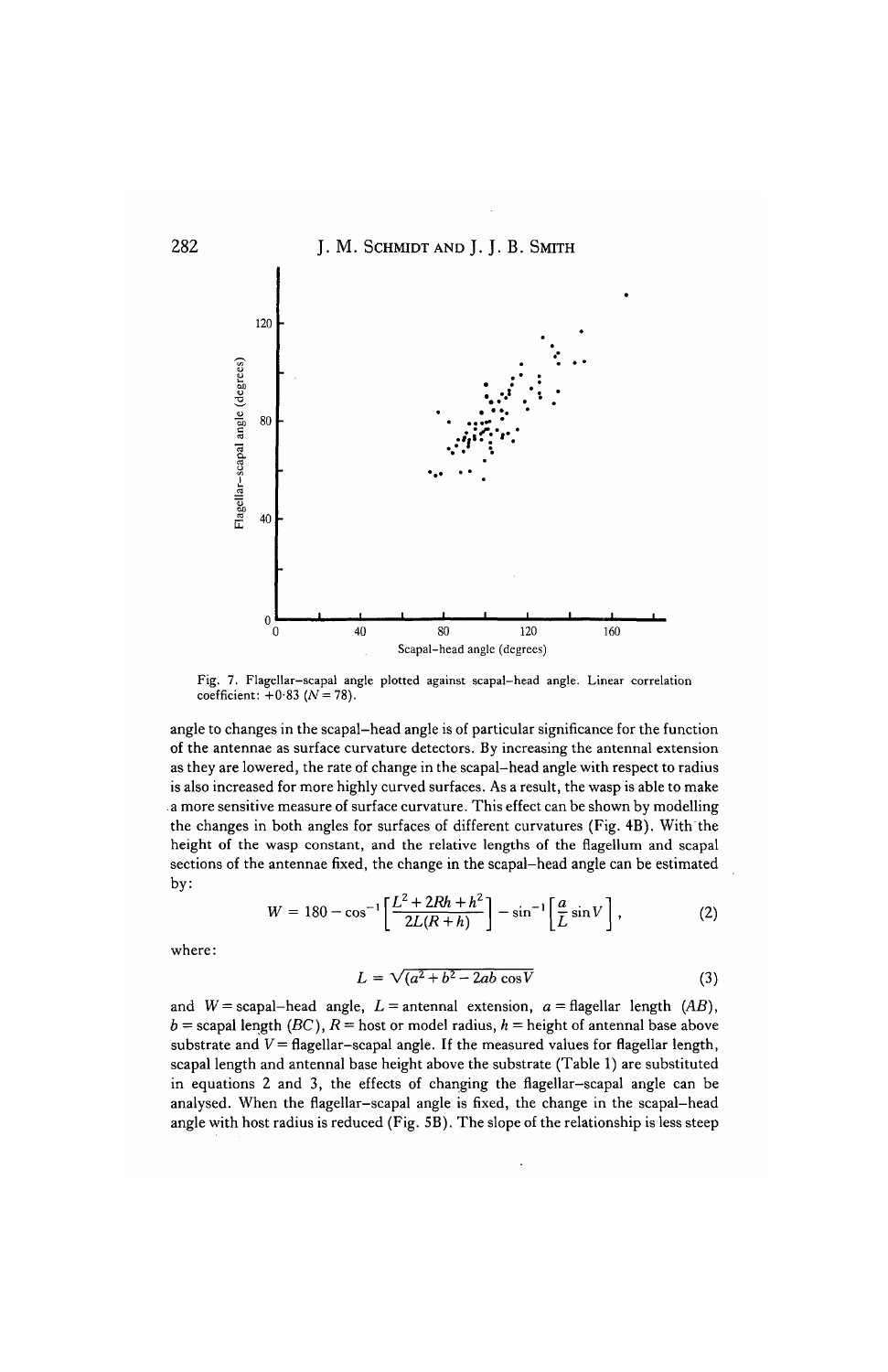#### *Curvature measurement by a parasitoid wasp* 283

than that observed, and the angle does not change appreciably over most of the host range. Setting the flagellar-scapal angle at different constant angles changes the slope slightly, but does not significantly improve the sensitivity of the response. None of the curves obtained agrees well with the observed changes in scapal angle.

However, the observed flagellar-scapal angle is not constant for hosts of different radii. Instead, the flagellar-scapal angle is given by:

$$
V = 108 - 9.6R, \tag{4}
$$

the empirical relationship measured previously for different host radii (Fig. 6). If equation 4 is substituted in equations 2 and 3, then the calculated relationship obtained between scapal-head angle and model radius is a closer approximation to that observed (Fig. 5A). Evidently, the change in flagellar-scapal angle acts to amplify the differences in scapal-head angle, not only increasing sensitivity most for hosts with smaller radii, but also maintaining a greater slope over a greater range of larger hosts (Fig. 5A).

In deriving this model, it was assumed for simplicity that the points/), C and *O* lie on a straight line (Fig. 4B). As measured in the experiment, the angle *DCO* was found to be relatively small  $(5.7 \pm 2.3^{\circ})$ , indicating that the estimates obtained from equations 2, 3 and 4 for the scapal—head angle may be slightly lower than the actual values. However, the resulting small increase in the predicted values of the scapalhead angle does not appreciably change the fit of the model to the observed values (Fig. 5A), nor does it invalidate the model as a first approximation.

The proposal that the wasp determines surface curvature by measuring changes in the maximum scapal angle is also supported by morphological studies of the antennae (J. M. Schmidt & J. J. B. Smith, in preparation). In most insects, groups of hairs in the joint regions of the legs, neck and antennae act as proprioceptors providing information about the relative displacement of body parts (Mclver, 1985). In *Trichogramma,* hairplates found at the antennal joints (J. M. Schmidt & J. J. B. Smith, in preparation) could provide the wasps with information about the angles described previously. The position of the flagellum is monitored by a dorsal and a lateral hairplate. The arrangement of these hairplates is such that they can provide the wasp with information about antennal position only when the flagellum is near the limits of its movement, either retracted against the scape or fully extended. It is unlikely that these hairplates can contribute much to the wasp's curvature measures. The scapal-head joint is monitored by four distinct hairplates arranged around the ventral surface of the scapal radicular base. As the scape moves, the individual hair sensilla make contact with the socket of the antenna and are displaced to differing degrees from their resting orientations. Clearly, these sensilla could provide the wasp with detailed information about the scapal—head angle and hence surface curvature.

Although the correlations observed in these experiments do not demonstrate conclusively the mechanism by which *Trichogramma* measures surface curvature, they do indicate a set of body postures and relative angles which could be used to mediate the wasp's response. Since the wasps can respond to host curvature in the absence of other external cues, including visual information (Schmidt & Smith,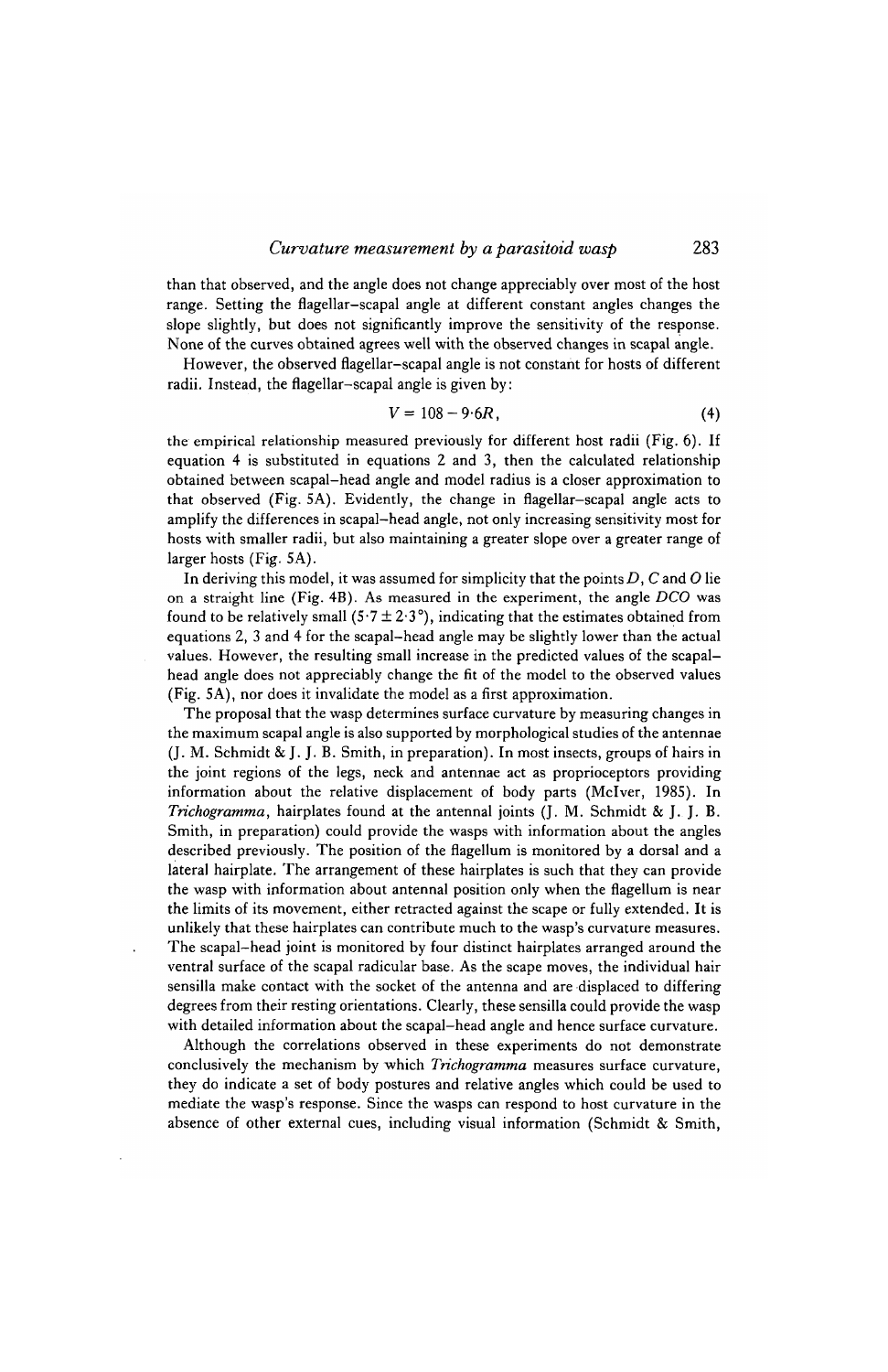1985a, and in preparation), some mechanism involving proprioceptive cues appears most likely. In the absence of other significant changes in the relative position of body parts with surface radius, measuring the antennal angles is an obvious method of curvature detection.

Similar use of the antennae has been implicated for the egg parasitoid *Telenomus heliothidis* Ashmead (Hymenoptera: Scelionidae) (Strand & Vinson, 1983a). These wasps require both chemical and physical cues to mediate host acceptance (Strand & Vinson, 1982) and investigate the host surface by drumming with their elbowed antennae in a manner similar to that used by *Trichogramma* (Strand & Vinson, 19836). By observing the response of *Telenomus* to models of various shapes, Strand & Vinson (1983a) have suggested that host shape is sensed with the antennae. Antennal measurement of host size and shape has also been proposed for *Encarsia formosa* Gahan (Hymenoptera: Chalcidoidea: Aphelinidae) (van Lenteren, Nell & Svenster-van der Lelie, 1980).

That insects use their antennae to determine the topography of their local surroundings suggests itself intuitively, as indicated by the common use of the term 'feelers' (Fiihlern) for these structures. Despite this obvious function, relatively little work has been done to show how the mechanosensory structures associated with the antennae could be involvedin the detection of form or texture. *Trichogramma,* with its specialized dependence upon information about the geometry of hosts, is a good candidate for the detailed investigation of these sensory and integrative systems.

We thank Rosemary Tanner for assistance and Dr J. Machin for helpful discussion. Support was provided by a grant from the Natural Sciences and Engineering Research Council of Canada.

#### REFERENCES

- CHARNOV, E. L. & SKINNER, S. W. (1985). Complementary approaches to the understanding of parasitoid oviposition decisions. *Environ. Ent.* 14, 383-391.
- CRUSE, H. (1976). The control of body position in the stick insect *{Carausius morosus)* when walking over uneven surfaces. *Biol. Cybernetics* 24, 25-33.
- CRUSE, H. (1979). The control of the anterior extreme position of the hindleg of a walking insect, *Carausius momsus. Physiol. Ent.* 4, 121—124.
- DELCOMYN, F. (1981). Insect locomotion on land. In *Locomotion and Energetics in Arthropods* (ed. C. F. Herreid II & C. R. Fourtner), pp. 103-125. New York: Plenum Press.
- DELCOMYN, F. (1985). Walking and running. In *Comprehensive Insect Physiology, Biochemistry and Pharmacology,* vol. 5 (ed. G. A. Kerkut & L. I. Gilbert), pp. 439-466. Oxford: Pergamon Press.
- DE JONG, E. J. & PAK, G. A. (1984). Factors determining differential host-egg recognition of two host species by different *Trichogramma* spp. *Meded. Fac. Landbouww. Rijksuniv. Gent* 49, 815-825.
- FLANDERS, S. E. (1935). Host influence on the prolifacy and size of *Trichogramma. Pan-Pacific Ent.* **11,** 175-177.
- KEMMERLING, S. & VARJU, D. (1982). Regulation of the body-substrate-distance in the stick insect: step responses and modelling the control system. *Biol. Cybernetics* 44, 59-66.
- KLOMP, H. & TEERINK, B. J. (1962). Host selection and number of eggs per oviposition in the egg parasite *Trichogramma embryophagum* Htg. *Nature, Land.* **195,** 1020-1021.